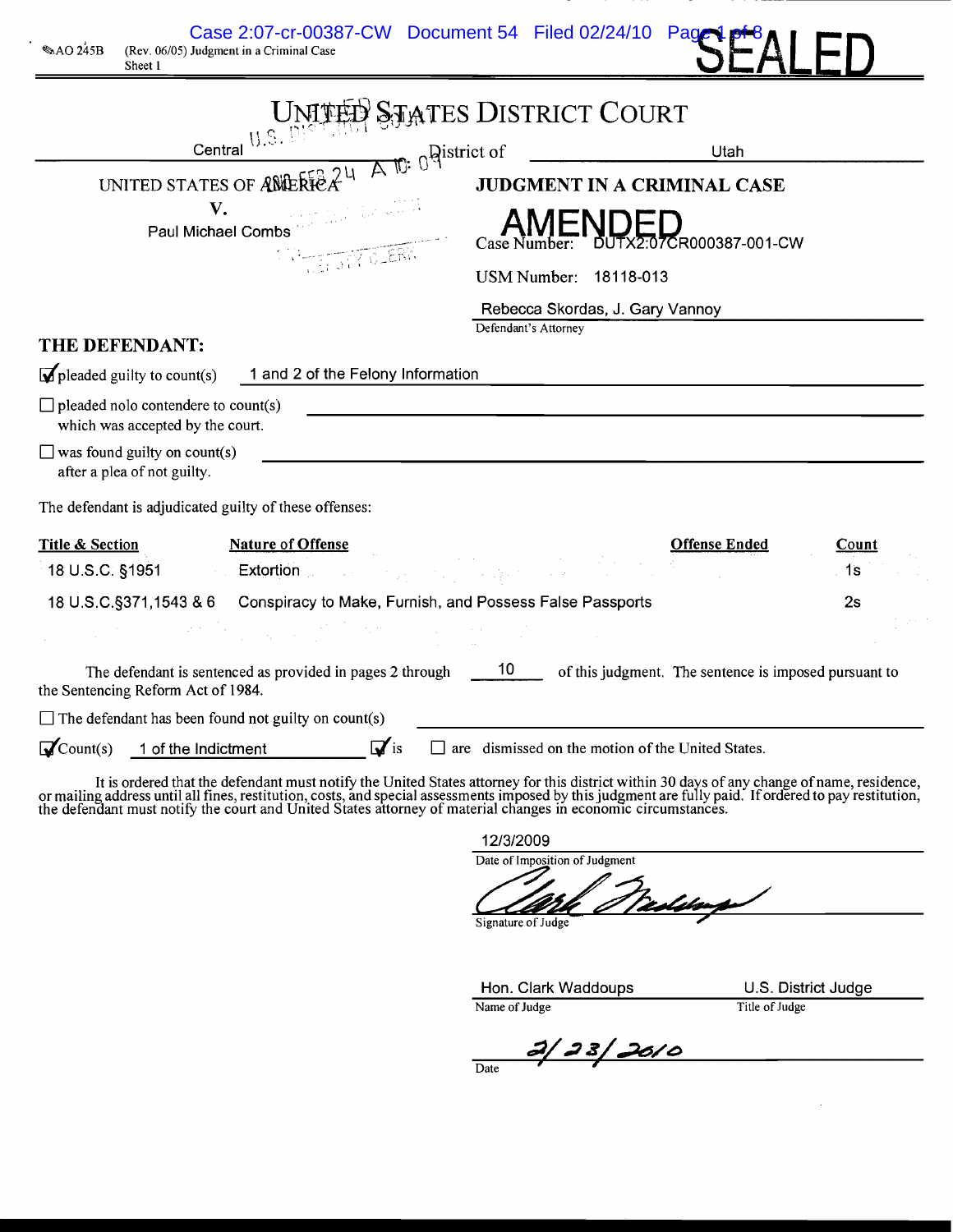Judgment  $-Page$  2 of 10

DEFENDANT: Paul Michael Combs CASE NUMBER: DUTX2:07CR000387-001-CW

#### **IMPRISONMENT**

The defendant is hereby committed to the custody of the United States Bureau of Prisons to be imprisoned for a total term of:

36 months with credit for time served.

 $\overline{\mathbf{A}}$  The court makes the following recommendations to the Bureau of Prisons:

that if the defendant is assigned to a facility by the BOP that he be incarcerated near Miami, Florida.

The defendant is remanded to the custody of the United States Marshal.

 $\Box$  The defendant shall surrender to the United States Marshal for this district:

------------------- D at D a.m. D p.m. on

 $\Box$  as notified by the United States Marshal.

 $\Box$  The defendant shall surrender for service of sentence at the institution designated by the Bureau of Prisons:

 $\Box$  before 2 p.m. on

D as notified by the United States Marshal.

 $\Box$  as notified by the Probation or Pretrial Services Office.

#### **RETURN**

I have executed this judgment as follows:

| Defendant delivered on |  |
|------------------------|--|
|                        |  |

at \_\_\_\_\_\_\_\_\_\_\_\_\_\_\_\_\_\_\_\_\_\_\_\_\_\_\_\_\_\_\_, with a certified copy of this judgment.

UNITED STATES MARSHAL

**Contract Contract Contract Contract Contract** 

By

DEPUTY UNITED STATES MARSHAL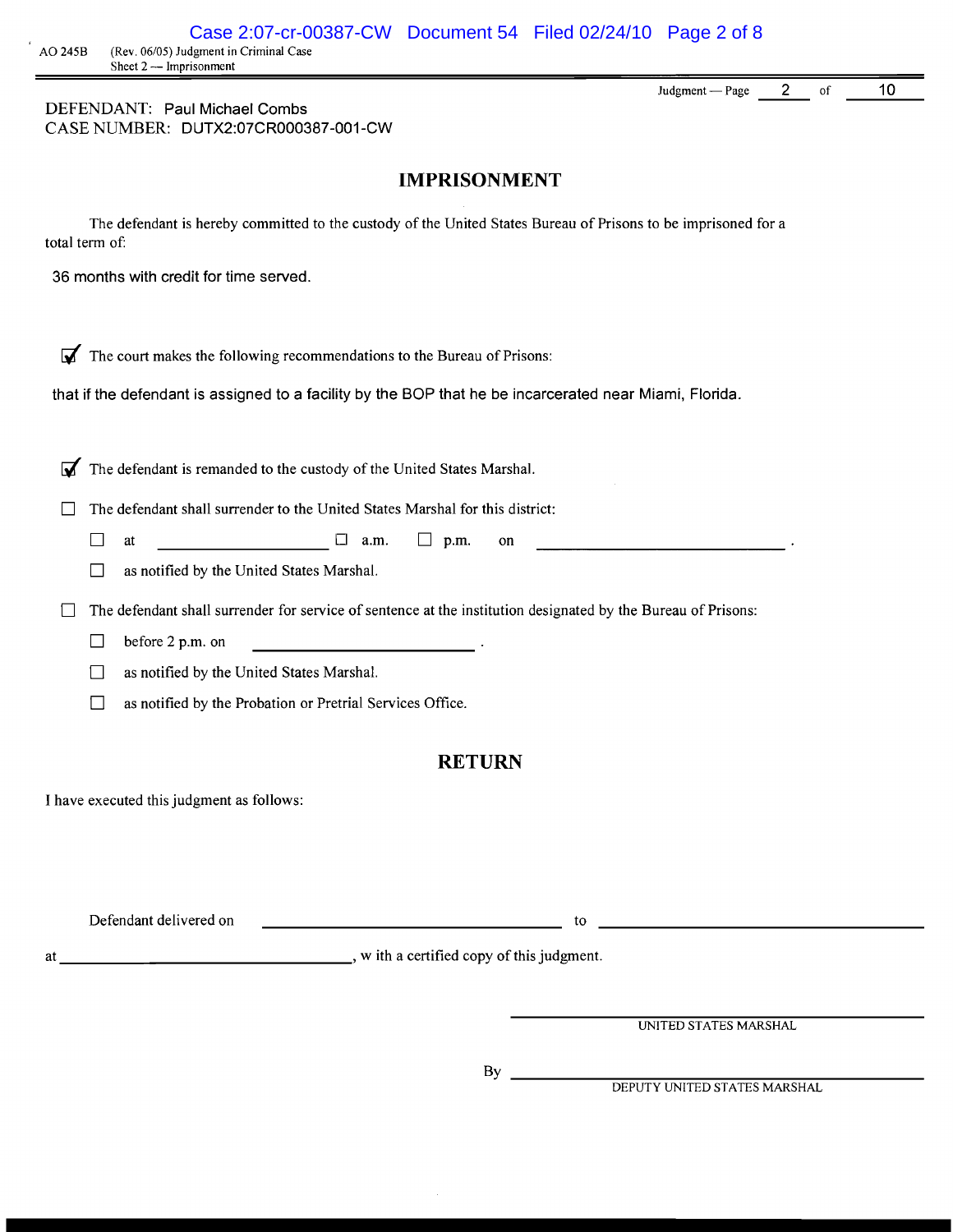Judgment-Page 3 of 10

AO 2458 (Rev. 06/05) Judgment in a Criminal Case Sheet 3 - Supervised Release

DEFENDANT: Paul Michael Combs CASE NUMBER: DUTX2:07CR000387-001-CW

## **SUPERVISED RELEASE**

Upon release from imprisonment, the defendant shall be on supervised release for a term of:

36 months

The defendant must report to the probation office in the district to which the defendant is released within 72 hours of release from the custody of the Bureau of Prisons.

The defendant shall not commit another federal, state or local crime.

The defendant shall not unlawfully possess a controlled substance. The defendant shall refrain from any unlawful use of a controlled substance. The defendant shall submit to one drug test within 15 days of release from imprisonment and at least two periodic drug tests thereafter, as determined by the court.

The above drug testing condition is suspended, based on the court's determination that the defendant poses a low risk of future substance abuse. (Check, if applicable.)

The defendant shall not possess a firearm, ammunition, destructive device, or any other dangerous weapon. (Check, if applicable.)

- The defendant shall cooperate in the collection of DNA as directed by the probation officer. (Check, if applicable.)
- The defendant shall register with the state sex offender registration agency in the state where the defendant resides, works, or is a student, as directed by the probation officer. (Check, if applicable.)
- $\Box$  The defendant shall participate in an approved program for domestic violence. (Check, if applicable.)

If this judgment imposes a fine or restitution, it is a condition of supervised release that the defendant pay in accordance with the Schedule of Payments sheet of this judgment.

The defendant must comply with the standard conditions that have been adopted by this court as well as with any additional conditions on the attached page.

#### **STANDARD CONDITIONS OF SUPERVISION**

- 1) the defendant shall not leave the judicial district without the permission of the court or probation officer;
- 2) the defendant shall report to the probation officer and shall submit a truthful and complete written report within the first five days of each month;
- 3) the defendant shall answer truthfully all inquiries by the probation officer and follow the instructions of the probation officer;
- 4) the defendant shall support his or her dependents and meet other family responsibilities;
- 5) the defendant shall work regularly at a lawful occupation, unless excused by the probation officer for schooling, training, or other acceptable reasons;
- 6) the defendant shall notify the probation officer at least ten days prior to any change in residence or employment;
- 7) the defendant shall refrain from excessive use of alcohol and shall not purchase, possess, use, distribute, or administer any controlled substance or any paraphernalia related to any controlled substances, except as prescribed by a physician;
- 8) the defendant shall not frequent places where controlled substances are illegally sold, used, distributed, or administered;
- 9) the defendant shall not associate with any persons engaged in criminal activity and shall not associate with any person convicted of a felony, unless granted permission to do so by the probation officer;
- 10) the defendant shall permit a probation officer to visit him or her at any time at home or elsewhere and shall permit confiscation of any contraband observed in plain view of the probation officer;
- 11 ) the defendant shall notifY the probation officer within seventy-two hours ofbeing arrested or questioned by a law enforcement officer;
- 12) the defendant shall not enter into any agreement to act as an informer or a special agent of a law enforcement agency without the permission of the court; and
- 13) as directed by the probation officer, the defendant shall notify third parties of risks that may be occasioned by the defendant's criminal record or personal history or characteristics and shall permit the probation officer to make such notifications and to confirm the defendant's compliance with such notification requirement.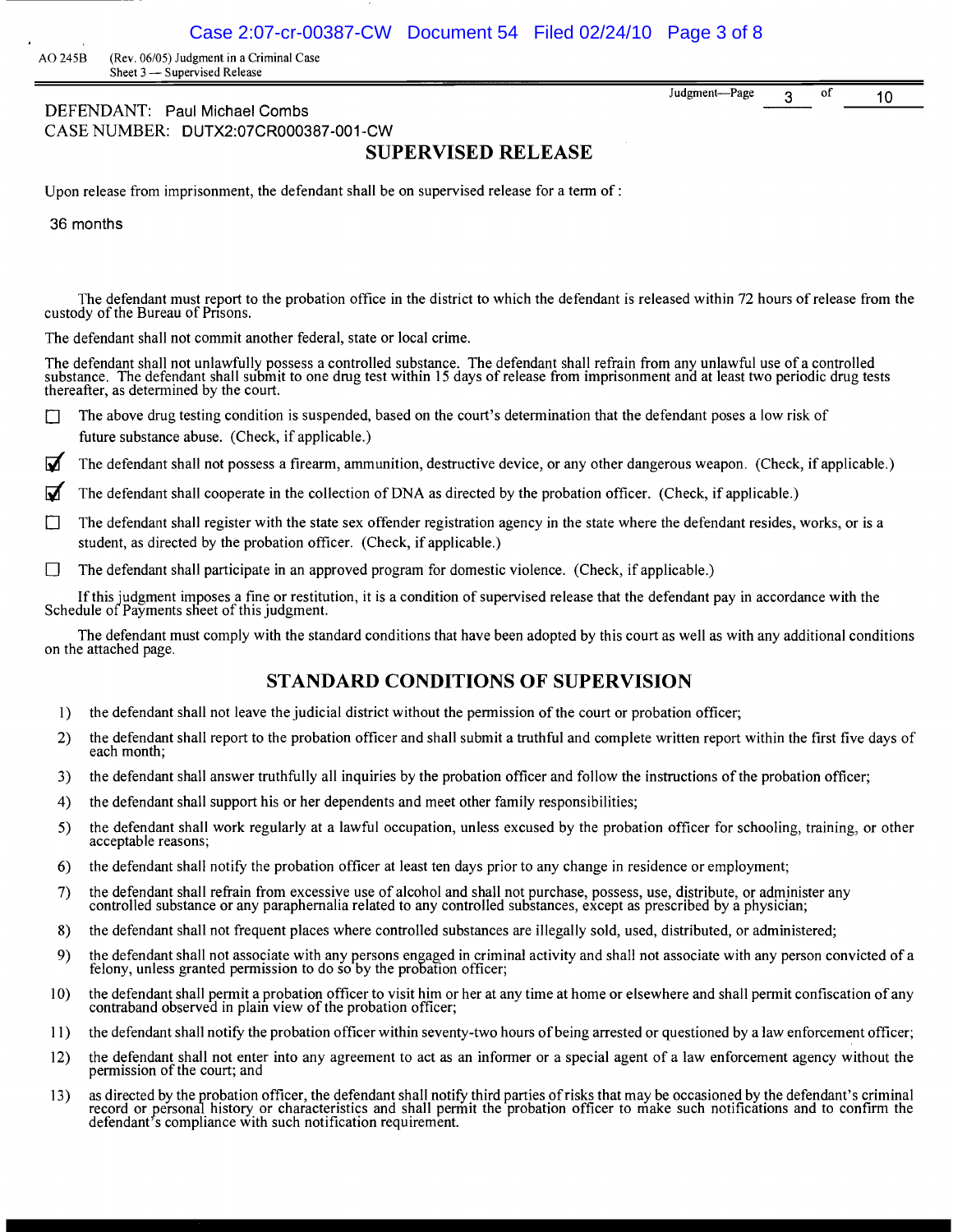10 Judgment-Page 4 of

DEFENDANT: Paul Michael Combs CASE NUMBER: DUTX2:07CR000387 -00 1-CW

## **SPECIAL CONDITIONS OF SUPERVISION**

1. The defendant will submit to drug/alcohol testing as directed by the probation office, and pay a one-time \$115 fee to partially defray the costs of collection and testing.

2. The defendant shall refrain from incurring new credit charges or opening additional lines of credit unless he is in compliance with any established payment schedule and obtains the approval of the probation office.

3. The defendant shall provide the probation office access to all requested financial information.

4. The defendant shall comply with all agreements entered into in the Statement in Advance of Plea of Guilty.

5. The defendant shall abide by the following occupational restrictions:

The defendant shall not have direct or indirect control over the assets or funds of others including business transactions or investments.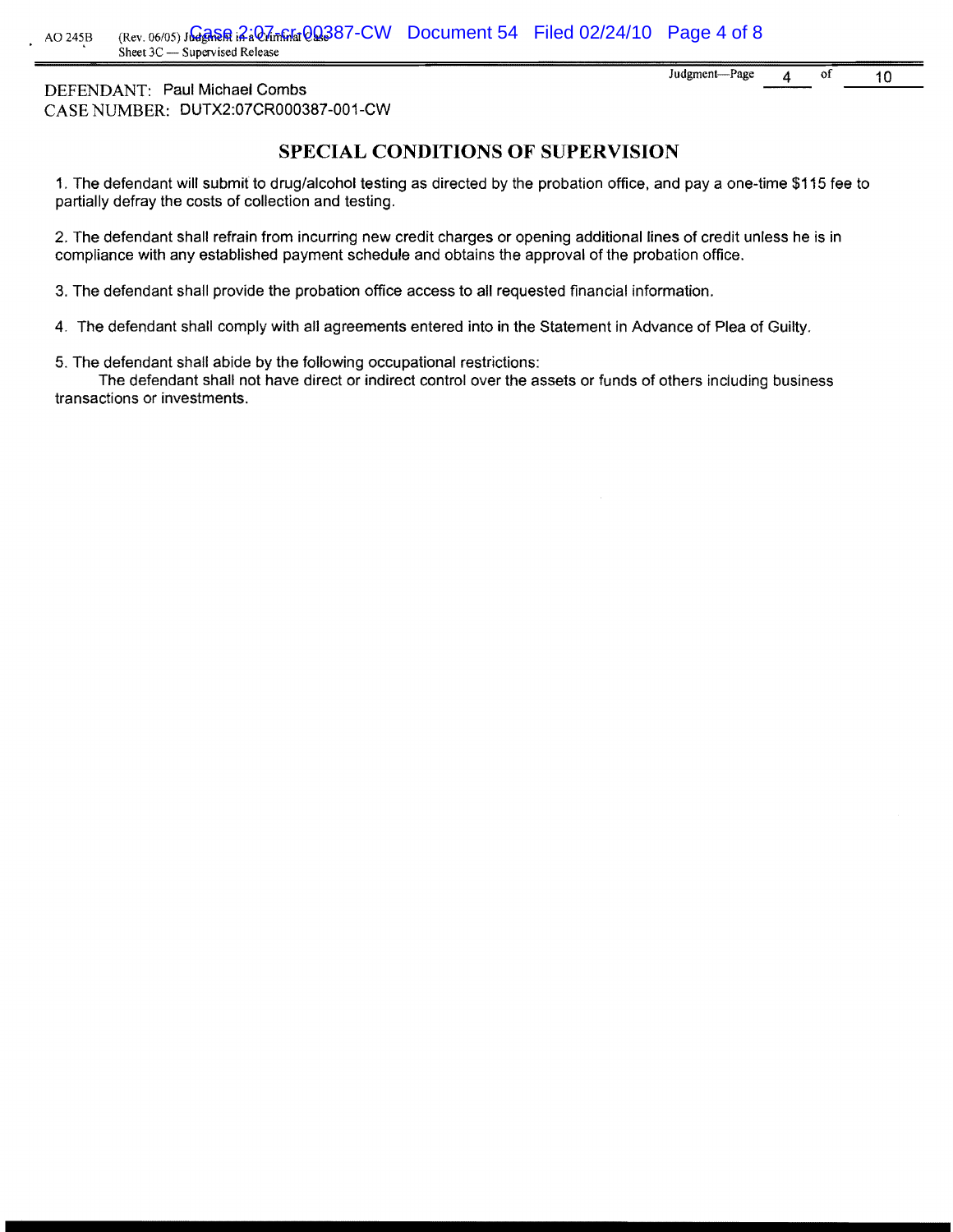|               | Sheet 5 - Criminal Monetary Penalties<br>DEFENDANT: Paul Michael Combs                                                                                                                                                                                                                                                                                               |                                                | Judgment - Page                                   | οf<br>5 | 10                                                                                                                           |
|---------------|----------------------------------------------------------------------------------------------------------------------------------------------------------------------------------------------------------------------------------------------------------------------------------------------------------------------------------------------------------------------|------------------------------------------------|---------------------------------------------------|---------|------------------------------------------------------------------------------------------------------------------------------|
|               | CASE NUMBER: DUTX2:07CR000387-001-CW                                                                                                                                                                                                                                                                                                                                 |                                                |                                                   |         |                                                                                                                              |
|               |                                                                                                                                                                                                                                                                                                                                                                      | <b>CRIMINAL MONETARY PENALTIES</b>             |                                                   |         |                                                                                                                              |
|               | The defendant must pay the total criminal monetary penalties under the schedule of payments on Sheet 6.                                                                                                                                                                                                                                                              |                                                |                                                   |         |                                                                                                                              |
| <b>TOTALS</b> | Assessment<br>\$200.00                                                                                                                                                                                                                                                                                                                                               | Fine<br>0.00                                   | <b>Restitution</b><br>0.00<br>S.                  |         |                                                                                                                              |
|               | The determination of restitution is deferred until The Amended Judgment in a Criminal Case (AO 245C) will be entered<br>after such determination.                                                                                                                                                                                                                    |                                                |                                                   |         |                                                                                                                              |
|               | The defendant must make restitution (including community restitution) to the following payees in the amount listed below.                                                                                                                                                                                                                                            |                                                |                                                   |         |                                                                                                                              |
|               | If the defendant makes a partial payment, each payee shall receive an approximately proportioned payment, unless specified otherwise in the priority order or percentage payment column below. However, pursuant to 18 U.S.C.                                                                                                                                        |                                                |                                                   |         |                                                                                                                              |
| Name of Payee |                                                                                                                                                                                                                                                                                                                                                                      | Total Loss*                                    | <b>Restitution Ordered</b> Priority or Percentage |         |                                                                                                                              |
|               |                                                                                                                                                                                                                                                                                                                                                                      |                                                |                                                   |         |                                                                                                                              |
|               | a sa mga bagayan ng mga kalawang mga kalawang ng mga kalawang ng mga kalawang ng mga kalawang ng mga kalawang<br>Mga kalawang mga kalawang ng mga kalawang ng mga kalawang ng mga kalawang ng mga kalawang ng mga kalawang ng m                                                                                                                                      |                                                |                                                   |         |                                                                                                                              |
|               | $\label{eq:2.1} \mathcal{L} = \mathcal{L} \left( \frac{1}{2} \sum_{i=1}^n \frac{1}{2} \sum_{j=1}^n \frac{1}{2} \sum_{j=1}^n \frac{1}{2} \sum_{j=1}^n \frac{1}{2} \sum_{j=1}^n \frac{1}{2} \sum_{j=1}^n \frac{1}{2} \sum_{j=1}^n \frac{1}{2} \sum_{j=1}^n \frac{1}{2} \sum_{j=1}^n \frac{1}{2} \sum_{j=1}^n \frac{1}{2} \sum_{j=1}^n \frac{1}{2} \sum_{j=1}^n \frac{$ |                                                |                                                   |         |                                                                                                                              |
|               | $\label{eq:2.1} \mathcal{L}^{\mathcal{A}}(\mathcal{A})=\mathcal{L}^{\mathcal{A}}(\mathcal{A})=\mathcal{L}^{\mathcal{A}}(\mathcal{A})=\mathcal{L}^{\mathcal{A}}(\mathcal{A})=\mathcal{L}^{\mathcal{A}}(\mathcal{A})=\mathcal{L}^{\mathcal{A}}(\mathcal{A})=\mathcal{L}^{\mathcal{A}}(\mathcal{A})$                                                                    |                                                |                                                   |         |                                                                                                                              |
|               |                                                                                                                                                                                                                                                                                                                                                                      | 一、"这是'人'是'你'的'人'的'人'的'人','人'是''人'。             |                                                   |         |                                                                                                                              |
|               |                                                                                                                                                                                                                                                                                                                                                                      |                                                |                                                   |         | $\label{eq:1} \mathcal{L}^{(1)}(\mathcal{L}^{(1)}) = \mathcal{L}^{(1)}_{\mathcal{L}^{(1)}}(\mathcal{L}_{\mathcal{L}^{(1)}})$ |
| <b>TOTALS</b> |                                                                                                                                                                                                                                                                                                                                                                      | 0.00                                           | 0.00                                              |         |                                                                                                                              |
| $\mathsf{L}$  | Restitution amount ordered pursuant to plea agreement \$                                                                                                                                                                                                                                                                                                             |                                                |                                                   |         |                                                                                                                              |
| $\Box$        | The defendant must pay interest on restitution and a fine of more than \$2,500, unless the restitution or fine is paid in full before the<br>fifteenth day after the date of the judgment, pursuant to 18 U.S.C. § 3612(f). All of the payment options on Sheet 6 may be subject<br>to penalties for delinquency and default, pursuant to 18 U.S.C. § 3612(g).       |                                                |                                                   |         |                                                                                                                              |
| $\Box$        | The court determined that the defendant does not have the ability to pay interest and it is ordered that:                                                                                                                                                                                                                                                            |                                                |                                                   |         |                                                                                                                              |
|               | the interest requirement is waived for the                                                                                                                                                                                                                                                                                                                           | fine<br>restitution.<br>$\Box$<br>$\mathbf{1}$ |                                                   |         |                                                                                                                              |

 $\Box$  the interest requirement for the  $\Box$  fine  $\Box$  restitution is modified as follows:

\* Findings for the total amount oflosses are required under Chapters 109A, 110, IIOA, and ll3A ofTitle 18 for offenses committed on or after September 13, 1994, but before April 23, 1996.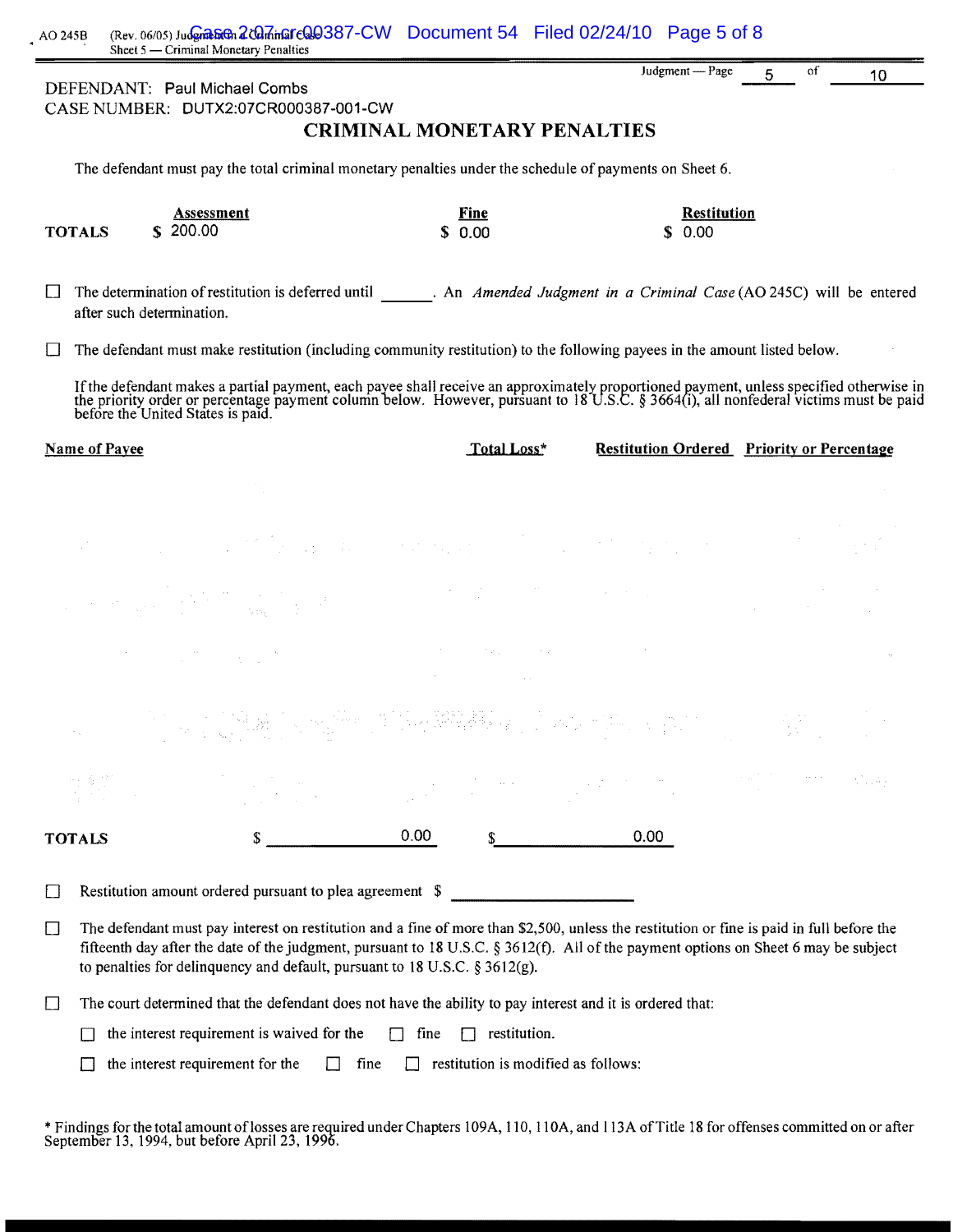| AO 245B |                | (Rev. 06/05) Judgman Cale Gamin Cale 387-CW Document 54 Filed 02/24/10 Page 6 of 8<br>Sheet 6 - Schedule of Payments                                                                                                                                  |                     |       |    |                 |
|---------|----------------|-------------------------------------------------------------------------------------------------------------------------------------------------------------------------------------------------------------------------------------------------------|---------------------|-------|----|-----------------|
|         |                | DEFENDANT: Paul Michael Combs<br>CASE NUMBER: DUTX2:07CR000387-001-CW                                                                                                                                                                                 | Judgment - Page     | $6 -$ | of | 10 <sub>1</sub> |
|         |                | <b>SCHEDULE OF PAYMENTS</b>                                                                                                                                                                                                                           |                     |       |    |                 |
|         |                | Having assessed the defendant's ability to pay, payment of the total criminal monetary penalties are due as follows:                                                                                                                                  |                     |       |    |                 |
| A       | $\overline{M}$ | Lump sum payment of \$ 200.00 due immediately, balance due                                                                                                                                                                                            |                     |       |    |                 |
|         |                | not later than<br>$\overline{\Box} C, \overline{\Box} D, \overline{\Box} C,$ er<br>$\Box$ F below; or<br>in accordance<br>$\Box$                                                                                                                      |                     |       |    |                 |
| B       |                | Payment to begin immediately (may be combined with $\Box C$ , $\Box D$ , or                                                                                                                                                                           | $\Box$ F below); or |       |    |                 |
| C       |                | Payment in equal ____________ (e.g., weekly, monthly, quarterly) installments of \$ _____________ over a period of<br>(e.g., months or years), to commence<br>(e.g., 30 or 60 days) after the date of this judgment; or                               |                     |       |    |                 |
| D       |                | Payment in equal _____________ (e.g., weekly, monthly, quarterly) installments of \$<br>(e.g., months or years), to commence (e.g., 30 or 60 days) after release from imprisonment to a<br>term of supervision; or                                    |                     |       |    |                 |
| E       |                | Payment during the term of supervised release will commence within ___________(e.g., 30 or 60 days) after release from<br>imprisonment. The court will set the payment plan based on an assessment of the defendant's ability to pay at that time; or |                     |       |    |                 |

 $\mathbf{F}$   $\Box$  Special instructions regarding the payment of criminal monetary penalties:

Unless the court has expressly ordered otherwise, if this judgment imposes imprisonment, payment of criminal monetary penalties is due during<br>imprisonment. \_All criminal monetary penalties, except those payments made throu Responsibility Program, are made to the clerk of the court.

The defendant shall receive credit for all payments previously made toward any criminal monetary penalties imposed.

 $\Box$  Joint and Several

Defendant and Co-Defendant Names and Case Numbers (including defendant number), Total Amount, Joint and Several Amount, and corresponding payee, if appropriate.

- $\Box$  The defendant shall pay the cost of prosecution.
- $\Box$  The defendant shall pay the following court cost(s):
- D The defendant shall forfeit the defendant's interest in the following property to the United States:

Payments shall be applied in the following order: (1) assessment, (2) restitution principal, (3) restitution interest, (4) fine principal,<br>(5) fine interest, (6) community restitution, (7) penalties, and (8) costs, includi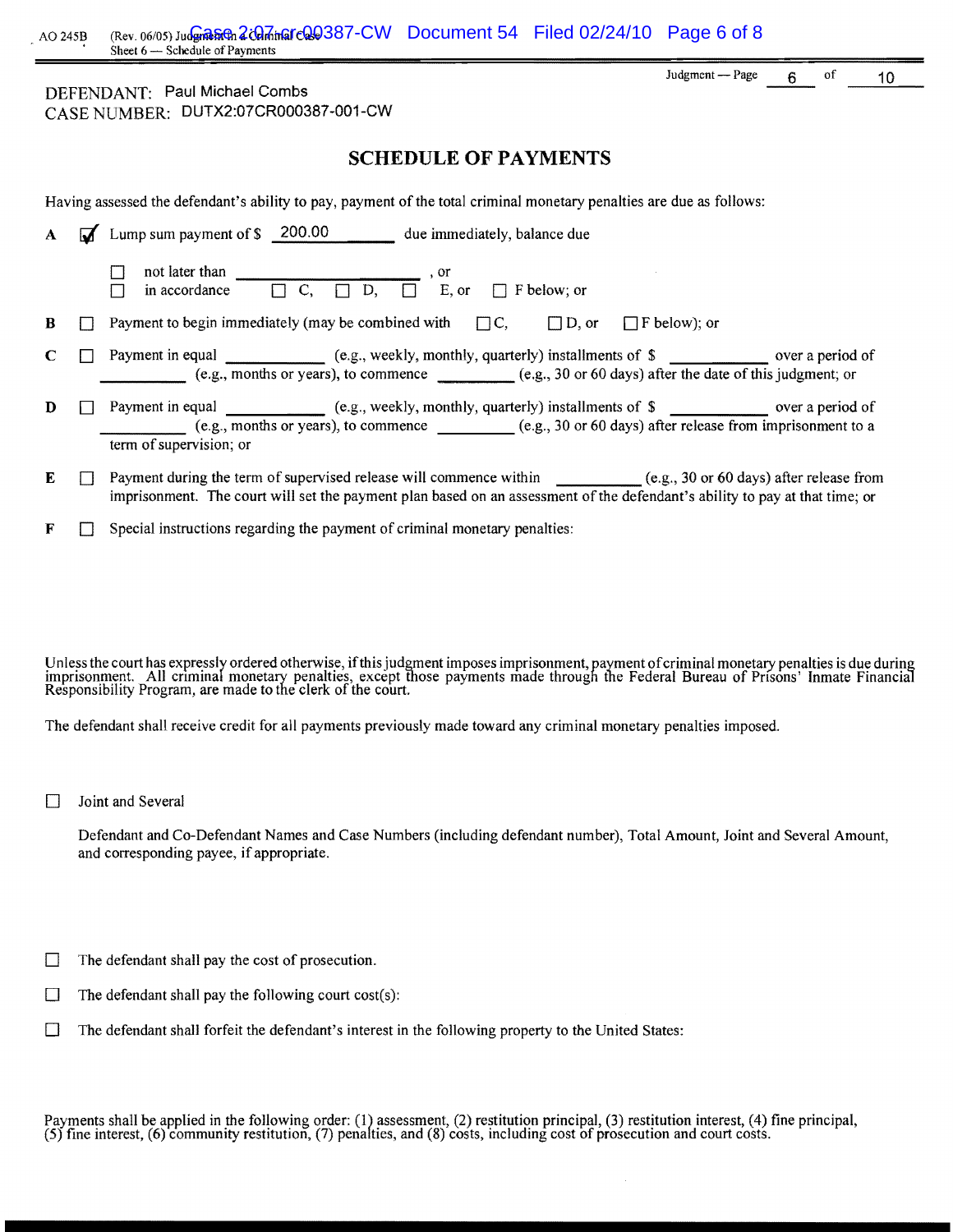# The original Statement of Reasons has not been modified and will remain a part of the judgment.